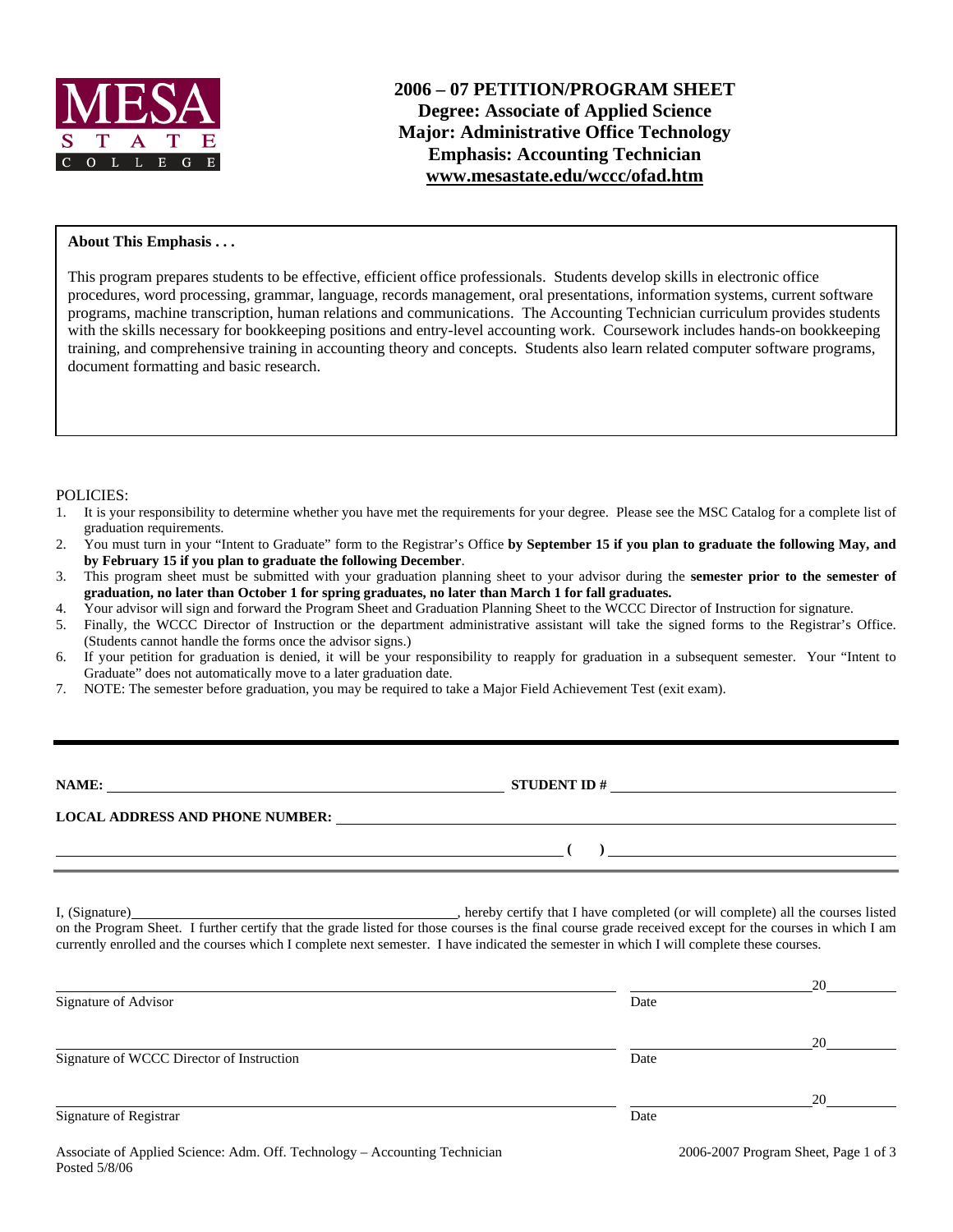- A cumulative grade point average of 2.0 or higher must be maintained for all courses taken and a "C" or better must be achieved in each course which comprises the area of emphasis or specialization for OFAD.
- It is recommended that students work closely with a faculty advisor when selecting appropriate courses and scheduling classes.

|             |     | <b>GENERAL EDUCATION</b> (18 Semester Hours)                               |              |      |      |                                                       |                                                                                  |     |        |                                                                                                                                                                                                                                                                                                  |      |      |           |
|-------------|-----|----------------------------------------------------------------------------|--------------|------|------|-------------------------------------------------------|----------------------------------------------------------------------------------|-----|--------|--------------------------------------------------------------------------------------------------------------------------------------------------------------------------------------------------------------------------------------------------------------------------------------------------|------|------|-----------|
| Course      | No. |                                                                            | Credit Grade | Term | Year | Trns/Subs                                             | Course                                                                           | No. | Credit | Grade                                                                                                                                                                                                                                                                                            | Term | Year | Trns/Subs |
|             |     | <b>English</b> (6 semester hours)                                          |              |      |      |                                                       | Social and Behavioral Science, Humanities or Selected Speech                     |     |        |                                                                                                                                                                                                                                                                                                  |      |      |           |
| <b>ENGL</b> |     | $\frac{111}{2}$ $\frac{3}{2}$ $\frac{11}{2}$ $\frac{11}{2}$ $\frac{11}{2}$ |              |      |      |                                                       | <b>Courses</b> (6 semester hours)                                                |     |        |                                                                                                                                                                                                                                                                                                  |      |      |           |
| <b>ENGL</b> |     |                                                                            |              |      |      | $112 \t 3$                                            |                                                                                  |     |        | $\overline{3}$                                                                                                                                                                                                                                                                                   |      |      |           |
|             |     |                                                                            |              |      |      |                                                       |                                                                                  |     |        |                                                                                                                                                                                                                                                                                                  |      |      |           |
|             |     |                                                                            |              |      |      |                                                       |                                                                                  |     |        |                                                                                                                                                                                                                                                                                                  |      |      |           |
|             |     |                                                                            |              |      |      | Mathematics - MATH 113 or UTEC 107 (4 semester hours) | <b>Kinesiology</b> (2 semester hours)                                            |     |        |                                                                                                                                                                                                                                                                                                  |      |      |           |
|             |     |                                                                            |              |      |      |                                                       | <b>KINE/HPWA</b>                                                                 | 100 |        | $\mathbf{1}$ and $\mathbf{1}$ and $\mathbf{1}$ and $\mathbf{1}$ and $\mathbf{1}$ and $\mathbf{1}$ and $\mathbf{1}$ and $\mathbf{1}$ and $\mathbf{1}$ and $\mathbf{1}$ and $\mathbf{1}$ and $\mathbf{1}$ and $\mathbf{1}$ and $\mathbf{1}$ and $\mathbf{1}$ and $\mathbf{1}$ and $\mathbf{1}$ and |      |      |           |
|             |     |                                                                            |              |      |      |                                                       | <b>KINA/HPWE</b>                                                                 |     |        |                                                                                                                                                                                                                                                                                                  |      |      |           |
|             |     |                                                                            |              |      |      |                                                       | See the M.S.C. catalog for the list of approved KINA/HPWE/Selected DANC courses. |     |        |                                                                                                                                                                                                                                                                                                  |      |      |           |

#### **Associate of Applied Science: Administrative Office Technology – Accounting Technician Course Requirements** (50 Semester Hours)

| Course      | No.        | Credit                  | Grade | Term | Year | Trns/Subs | Course      | No.        | Credit        | Grade                                                                                                                                                                                                                                                                                                               | Term | Year | Trns/Subs |
|-------------|------------|-------------------------|-------|------|------|-----------|-------------|------------|---------------|---------------------------------------------------------------------------------------------------------------------------------------------------------------------------------------------------------------------------------------------------------------------------------------------------------------------|------|------|-----------|
| <b>ACCT</b> | <u>201</u> | $\frac{3}{2}$           |       |      |      |           | <b>OFAD</b> | 101        |               | $\frac{3}{2}$ $\frac{3}{2}$ $\frac{3}{2}$ $\frac{3}{2}$ $\frac{3}{2}$ $\frac{3}{2}$ $\frac{3}{2}$ $\frac{3}{2}$ $\frac{3}{2}$ $\frac{3}{2}$ $\frac{3}{2}$ $\frac{3}{2}$ $\frac{3}{2}$ $\frac{3}{2}$ $\frac{3}{2}$ $\frac{3}{2}$ $\frac{3}{2}$ $\frac{3}{2}$ $\frac{3}{2}$ $\frac{3}{2}$ $\frac{3}{2}$ $\frac{3}{2}$ |      |      |           |
| <b>ACCT</b> | 202        | $\frac{3}{2}$           |       |      |      |           | <b>OFAD</b> | 105        | $\frac{2}{2}$ |                                                                                                                                                                                                                                                                                                                     |      |      |           |
| <b>BUGB</b> | $-211$     | $\overline{\mathbf{3}}$ |       |      |      |           | <b>OFAD</b> | 153        | $\frac{3}{2}$ |                                                                                                                                                                                                                                                                                                                     |      |      |           |
| <b>BUGB</b> | 231        | 3                       |       |      |      |           | <b>OFAD</b> | 201        | 3             |                                                                                                                                                                                                                                                                                                                     |      |      |           |
| <b>CISB</b> | 101        | $\frac{3}{2}$           |       |      |      |           | <b>OFAD</b> | 202        |               | $\overline{3}$                                                                                                                                                                                                                                                                                                      |      |      |           |
| <b>CISB</b> | 205        | 3                       |       |      |      |           | <b>OFAD</b> | 206        | $\mathbf{3}$  |                                                                                                                                                                                                                                                                                                                     |      |      |           |
| <b>MANG</b> | 121        | $\overline{\mathbf{3}}$ |       |      |      |           | <b>OFAD</b> | <u>253</u> |               | $\overline{3}$                                                                                                                                                                                                                                                                                                      |      |      |           |
| <b>MANG</b> | 221        | 3                       |       |      |      |           | <b>OFAD</b> | <u>270</u> | 3             |                                                                                                                                                                                                                                                                                                                     |      |      |           |
|             |            |                         |       |      |      |           | <b>OFAD</b> | 293        |               | $\overline{3}$                                                                                                                                                                                                                                                                                                      |      |      |           |
|             |            |                         |       |      |      |           |             |            |               |                                                                                                                                                                                                                                                                                                                     |      |      |           |

#### **GENERAL EDUCATION** (18 Semester Hours)

**English – 6** Semester Hours ENGL 111 **and** ENGL 112

**Mathematics – 4** semester hours UTEC 107 or MATH 113

**Social and Behavioral Science, Humanities, or Selected Speech Courses – 6** semester hours (See current MSC catalog for the approved list of courses that fulfill this requirement.)

**Kinesiology– 2** semester hours KINE/HPWA 100 and one KINA/HPWE/Selected DANC course